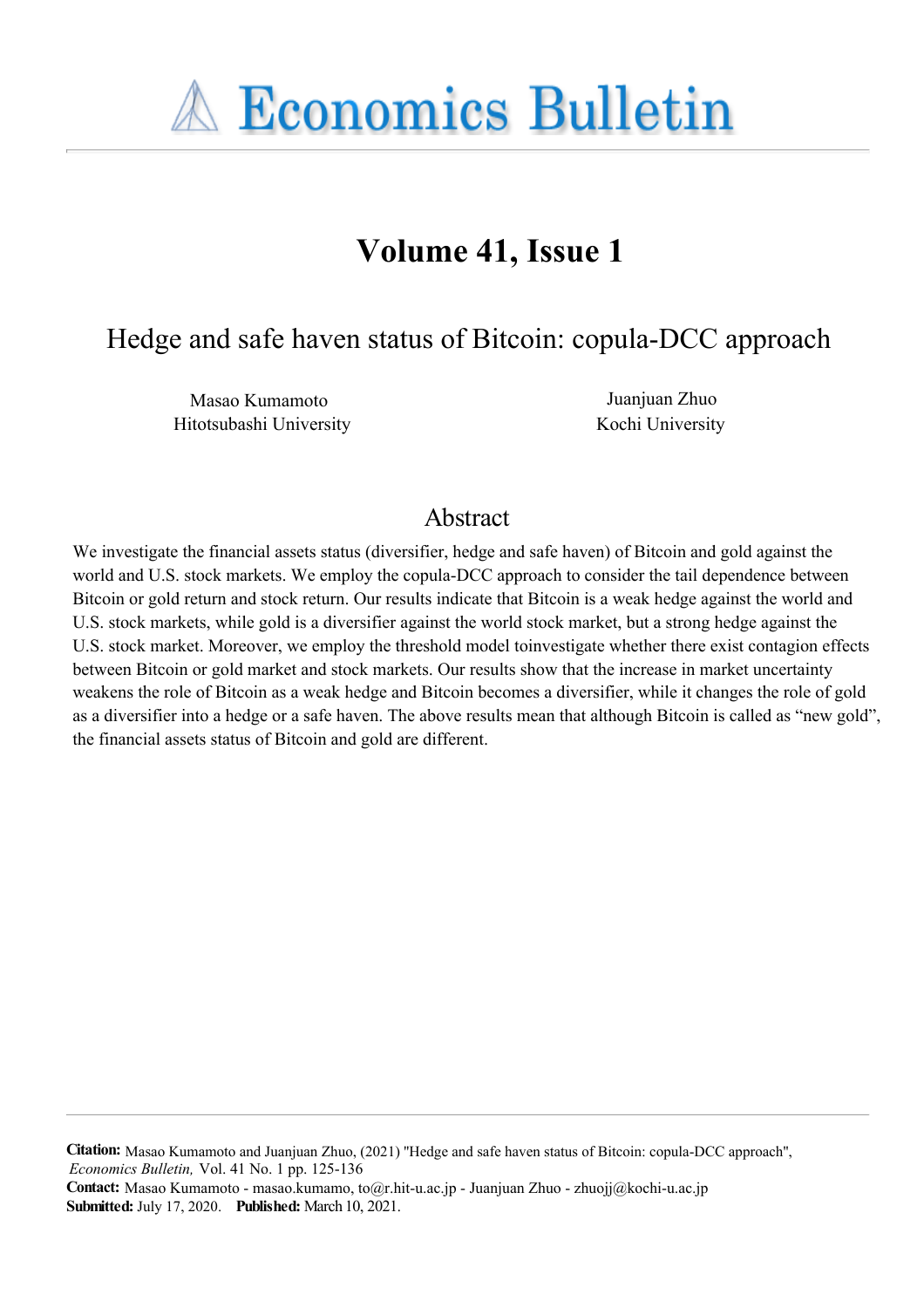#### 1. Introduction

Since the global financial crisis, global economic risks stemming from economic uncertainties have increased markets' risk aversion and have disrupted financial markets intermittently. Along with the widespread fear of global economic risks, studies of safe haven currencies have been receiving increasing attention. According to Kaul and Sapp (2006), a safe haven currency is defined as a currency that appreciates when a hike in the global risk aversion decreases the value of the reference portfolio of risky assets. Based on this definition, Ranaldo and Söderlind (2009), De Bock and de Carvalho Filho (2015), Fatum and Yamamoto (2016), and Masujima (2017) use the implied volatility of S&P 500 options (VIX) as an indicator of market uncertainty and investigate the relationship between the behavior of the main currencies (including the EUR, the JPY, the SEK, the CHF, and the GBP), and the VIX.

 Besides major currencies, gold has been considered as a safe haven although its price is more volatile than currencies. Thus, it is difficult to explain why investors purchase riskier alternative gold when markets' risk aversion increases. Baur and McDermott (2016) explain this puzzle based on behavioral biases called "cognitive limitations". They argue that if shocks are large and its implications are difficult to assess, investors only consider a subset of all available alternatives which have positive information. The positive information for gold is that it has been used as a reliable store of value and worked well in the past financial crises. Some properties of gold enhance its role as a store of value and a safe haven. One is scarcity, which is determined by recoverable reserves and extraction. The other is non-centrality and independence from central banks or government authorities, which implies that the financial turmoil stemming from the collapse of financial system or failure of economic policy may have little effect on gold.

 Bitcoin named "new gold" or "digital gold" shares features with gold; scarcity verified by an automatic and deterministic "mining" rule, non-centrality, and independence from central banks or government authorities. Due to these characteristics, Bitcoin might have a safe-haven status when the financial system and market are disrupted. However, there are some key differences between gold and Bitcoin. For example, gold is primarily used as a store of value, while Bitcoin is regarded as a speculative investment (Baur, et al., 2018). Therefore, whether Bitcoin can be considered as a safe haven needs more analysis.

Some studies investigated the safe currency status of Bitcoin. For example, Bouri et al. (2017) follow the financial asset classification proposed by Baur and Lucey (2010), in which financial assets are classified into three main categories: a diversifier, a hedge, and a safe haven. According to their definition, a diversifier is an asset that is weakly and positively correlated with another asset on average. A weak (strong) hedge is an asset that is uncorrelated (negatively correlated) with another asset on average. A weak (strong) safe haven is an asset that is uncorrelated (negatively correlated) with another asset during times of stress. This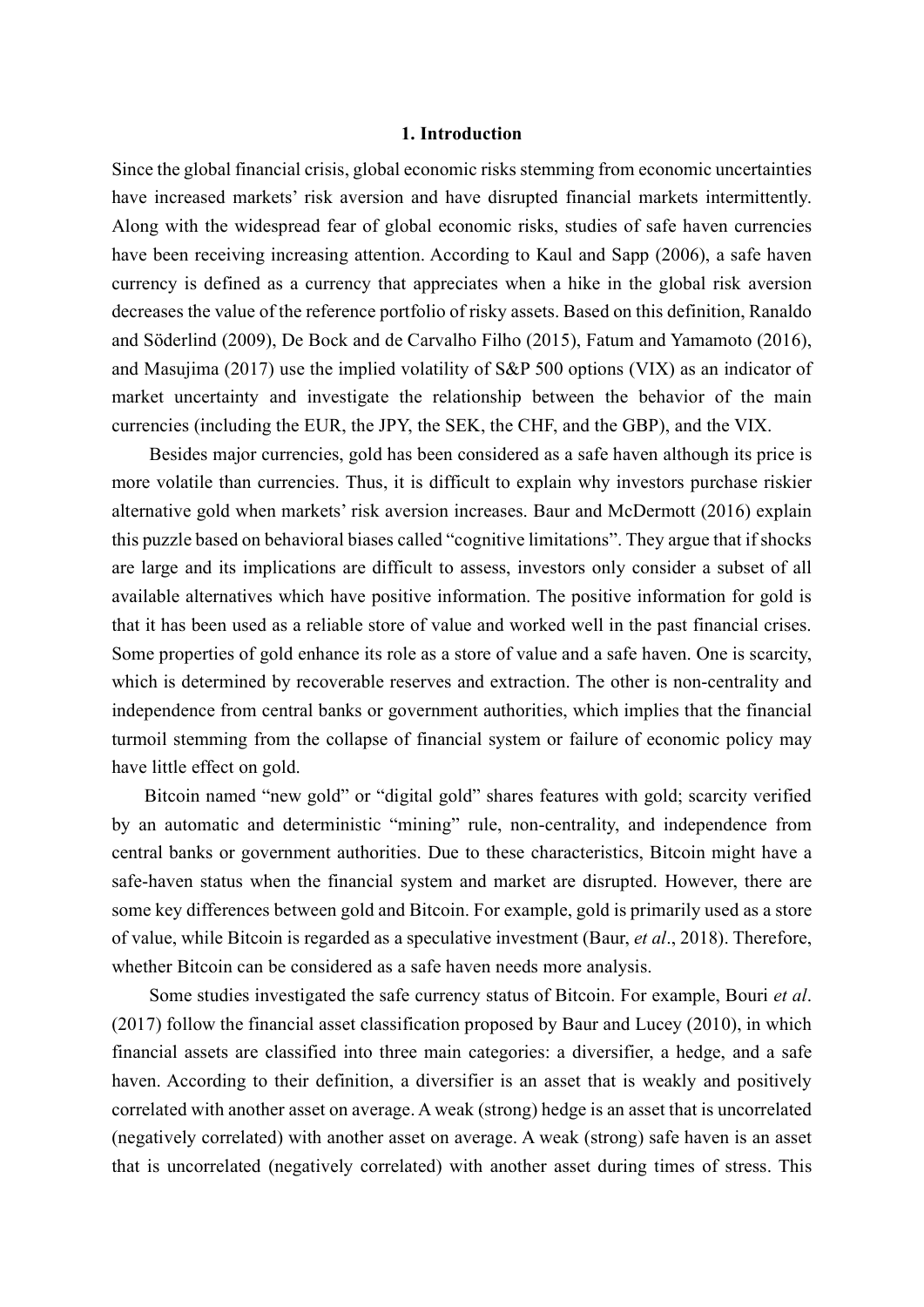definition is more convincing than that of Kaul and Sapp (2006), because correlation may be crucial information when building an efficient portfolio. Bouri et al. (2017) use a dynamic conditional correlation (DCC) model introduced by Engle (2002) to show that Bitcoin is a poor hedge and is suitable for diversification purposes only.

 This study extends Bouri et al. (2017) in terms of the following four points to investigate the financial assets status (diversifier, hedge, and safe haven) of Bitcoin and gold.

 First, we employ a copula-Dynamic Conditional Correlation (copula-DCC) approach. The DCC model employed in Bouri *et al.* (2017) is estimated under an unrealistic assumption of multivariate normality. However, it is well known that the correlation between stock returns is higher in a high-volatility regime than in a low-volatility regime, meaning the existence of asymmetric dependence structures. However, a normal distribution cannot capture such an asymmetric dependence. These problems can be treated easily by using copulas. The copula was introduced by Sklar (1959) and defined as a function that provides a mapping between the marginal distribution of each univariate series and the multivariate distribution of all series. This implies that it is not necessary that the marginal distribution and the multivariate distribution must follow the same type of distribution as in the DCC model<sup>1</sup>.

 Second, we estimate the dynamic conditional betas using the copula-DCC approach to investigate the riskiness of gold and Bitcoin with respect to market portfolio. As Bali, et al. (2017) state, the dynamic conditional beta estimated by DCC family has a dynamic feature that puts more weight on more recent observations and varies each day in the estimation; therefore, it can be a better measure of risk.

 Third, we also investigate the contagion effect by using the threshold approach. Forbes and Rigobon (2002) define contagion as a significant increase in cross-market linkages after a shock to one country or group of countries. They argue that under the situation that two markets have a high degree of co-movement during tranquil periods, even if the markets display a high degree of co-movement after a shock to one of them, this may not mean contagion. This situation is regarded as interdependence, namely the long-run dependence between markets. On the other hand, contagion is a short-run phenomenon that occurs in the period of financial crises, which can cause a statistically significant increase in correlation known as "correlation breakdown". In our context, if there exists a threshold value above which the proxy for market uncertainty has statistically significant effects on the estimated dynamic correlation, it can be interpreted as evidence of "correlation breakdown", namely contagion.

 Forth, we use not only the VIX but also the Equity Market-related Economic Uncertainty (EMEU) index proposed by Baker et al. (2016) as an indicator of market uncertainty. EMEU is one of the Economic Policy Uncertainty (EPU) indices which is calculated from the

<sup>&</sup>lt;sup>1</sup> Patton (2006) explains the copula approach for the application of analyzing the dependence structure.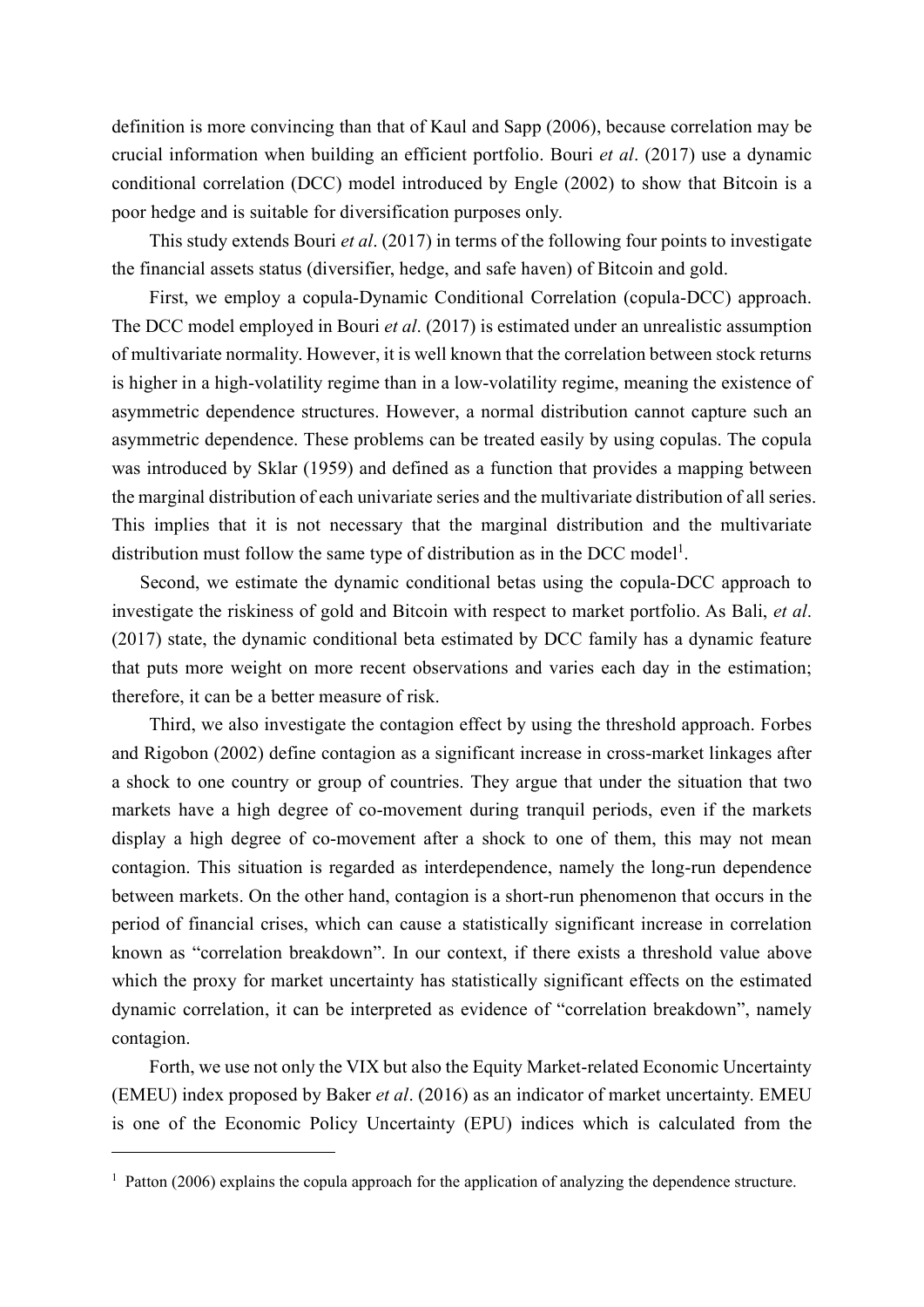frequency of articles in ten leading US newspapers that contain the following triple: (1) "economic" or "economy"; (2) "uncertain" or "uncertainty"; and one or more of "equity market", "equity price", "stock market" or "stock price". As the main global economic risks stem from economic policy uncertainty, the EMEU can be a good indicator of market uncertainty.

 The remainder of this study is organized as follows: Sections 2 and 3 discuss the empirical methods and data, respectively. Section 4 presents the results. The last section concludes the study.

#### 2. Empirical Methods

 As the first step, we investigate the asset correlation by using the copula-DCC approach. We assume that the  $3 \times 1$  vector  $Y_t = [\Delta bitcoin_t, \Delta gold_t, \Delta stock_t]$  follows the VAR(p) model,

$$
Y_{t} = A_{0} + \sum_{i=1}^{p} A_{i} Y_{t-i} + u_{t} = A_{0} + \sum_{i=1}^{p} A_{i} Y_{t-i} + H_{t}^{1/2} \varepsilon_{t},
$$
\n(1)

where  $\Delta b$ itcoin,  $\Delta g$ old, and  $\Delta s$ tock is the first difference in the log of the Bitcoin price, the gold price, and the stock price index.  $H_t^{1/2}$  is an  $3 \times 3$  positive definite matrix such that  $H_t$  is the conditional covariance matrix of  $Y_t$ , and  $\varepsilon_t$  is an 3×1 random vector whose expected value is  $E[\epsilon_t] = 0$  and variance-covariance matrix is  $Var[\epsilon_t] = I_n$ . Since the conditional mean of  $Y_t$  is  $E[Y_t | \Omega_{t-1}] = A_0$ 1 p  $t \mid^{\leq 2} t - 1 \mid^{-2} 1 \mid$ i  $E|Y_t|\Omega_{t-1}| = A_0 + \sum A_i Y_{t-1}$  $\left[ Y_t | \Omega_{t-1} \right] = A_0 + \sum_{i=1}^{t} A_i Y_{t-i}$ , the conditional covariance matrix of

 $Y_t$  can be defined as

$$
Var\Big[Y_t\Big|\Omega_{t-1}\Big]=Var\Big[u_t\Big|\Omega_{t-1}\Big]=H_t^{1/2}Var_{t-1}\Big[\varepsilon_t\Big|\Omega_{t-1}\Big]\Big(H_t^{1/2}\Big)'=H_t,
$$

where  $\Omega_{t-1}$  is the information set available at time  $t-1$ . We decompose the conditional covariance matrix  $H_t$  into

$$
H_{t} = D_{t}R_{t}D_{t} = \begin{pmatrix} h_{11,t} & \rho_{12,t}\sqrt{h_{11,t}h_{22,t}} & \rho_{13,t}\sqrt{h_{11,t}h_{33,t}} \\ \rho_{12,t}\sqrt{h_{11,t}h_{22,t}} & h_{22,t} & \rho_{23,t}\sqrt{h_{22,t}h_{33,t}} \\ \rho_{13,t}\sqrt{h_{11,t}h_{33,t}} & \rho_{23,t}\sqrt{h_{22,t}h_{33,t}} & h_{33,t} \end{pmatrix},
$$
(2)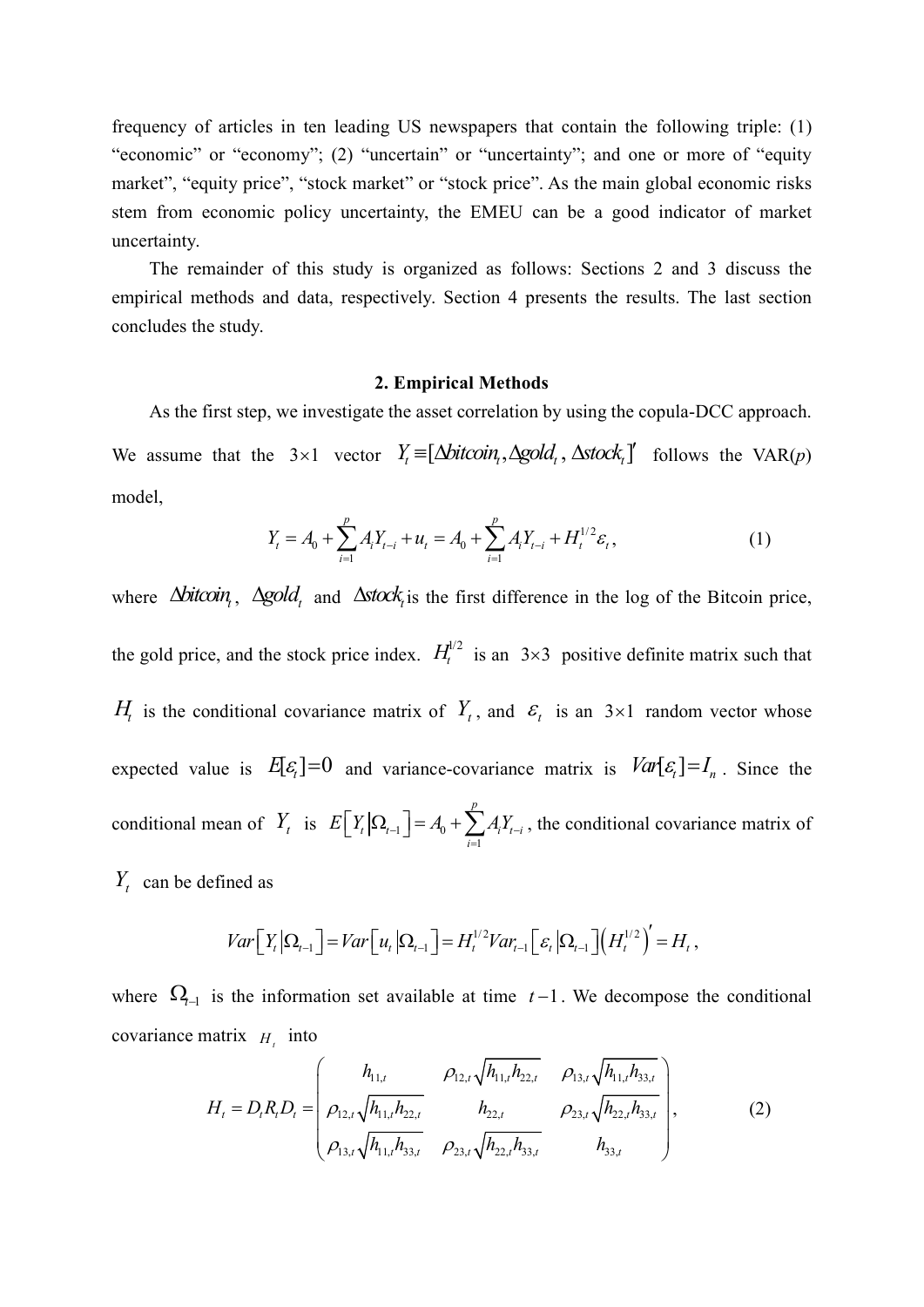where  $D_t$  is a  $3 \times 3$  diagonal matrix of time-varying standard deviations with  $\sqrt{h_{u,t}}$  $(i = bitcoin, gold, stock)$  as an element of the diagonal. We obtain  $D<sub>i</sub>$  by assuming that the conditional covariance  $h_{ii,t}$  follows the univariate Exponential GARCH(1, 1) model. This assumption is based on the empirically stylized fact that negative shocks at time  $t-1$  have a stronger impact on the variance at time  $t$  than positive shocks, which is called as the leverage effect,

$$
\ln h_{i,t} = \alpha_i + \beta_i \ln h_{i,t-1} + \gamma_i \varepsilon_{i,t-1} + \delta_i \left( \left| \varepsilon_{i,t-1} \right| - E \left| \varepsilon_{i,t-1} \right| \right) \tag{3}
$$

 $R_t$  is a 3 × 3 symmetric time-varying correlation matrix,

$$
R_{i} = diag(Q_{i})^{-\frac{1}{2}} Q_{i} diag(Q_{i})^{-\frac{1}{2}},
$$
\n(4)

where  $Q_t$  is defined as the following exponential smoother equation, which is used solely to provide  $R_t$ 

$$
Q_{t} = (1 - a - b)\overline{Q} + a\varepsilon_{t-1}\varepsilon'_{t-1} + bQ_{t-1}
$$
\n(5)

where  $\alpha$  and  $\beta$  satisfy the condition to ensure stationarity and positive definiteness of  $Q_t$ , and  $\overline{Q}$  denotes the unconditional covariance matrix of the standardized residuals.

We model the joint distribution of the standardized residuals vector  $D_t^{-1}u_t$  by using copulas.<sup>2</sup> Let  $X_i$  ( $i = 1, \dots, n$ ) be a random variable with a marginal distribution function  $F_i$  (  $i = 1, \dots, n$  ). Each multivariate distribution  $F(x_1, \dots, x_n)$  can be represented as its marginal distribution function by using a copula such as

$$
F(x_1, \cdots, x_n) = C(F_1(x_1), \cdots, F(x_n))
$$
\n<sup>(6)</sup>

An n-dimensional copula C determined in  $[0,1]^n$  for distributions F can be defined by:

$$
C(u_1, \dots, u_n) = F(F_1^{-1}(x_1), \dots, F_n^{-1}(x_n)) \text{ for } u_i \in [0, 1], i = 1, \dots, n
$$
 (7)

Then, the density functions of  $F$  and  $C$  are given by:

 $2$  The following discussions are based on Ghalanos (2019), and copula-DCC model are estimated using R program with the "rmgarch" written by Ghalanos.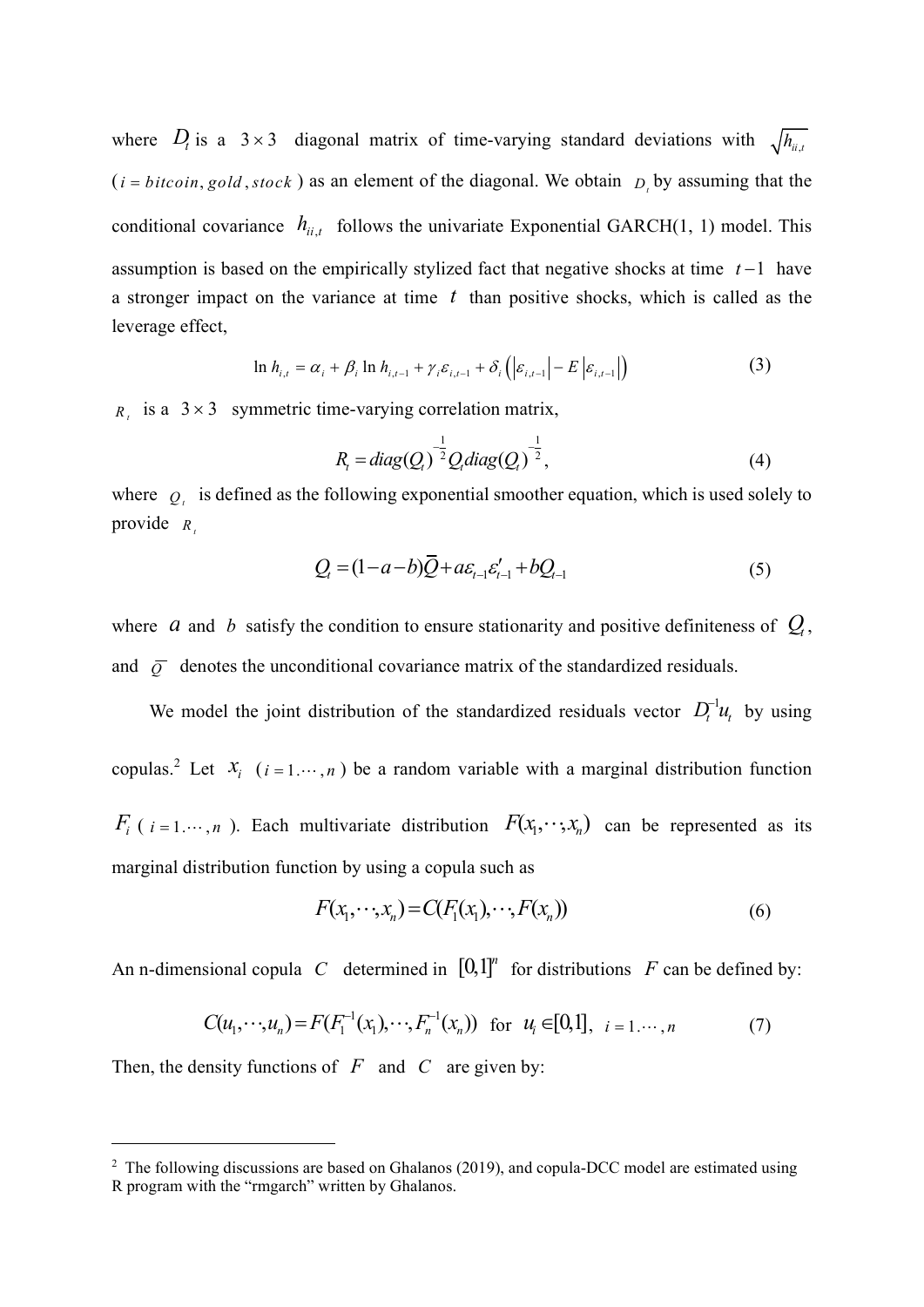$$
f(x_1, \dots, x_n) = c(F_1(x_1), \dots, F(x_n)) \prod_{i=1}^n f_i(x_i)
$$
 (8)

$$
c(u_1, \dots, u_n) = \frac{f(F_1^{-1}(u_1), \dots, F_n^{-1}(u_n))}{\prod_{i=1}^n f_i(F_i^{-1}(u_i))}
$$
(9)

where  $f_i$  are the marginal densities and  $F_i^{-1}$  are the quantile functions of the margins.

We test the fit of four typical copulas, namely Normal, Student-t, Clayton, and Gumbel copulas, and select the family that best fits the data by using the Akaike's Information Criterion (AIC). As for the marginal distribution, we use the empirical distribution estimated by the non-parametric method.

As the second step, we estimate the conditional capital asset pricing model (conditional CAPM) with time-varying beta based on the copula-DCC approach above. The conditional CAPM is defined as

$$
E\left[r_{i,t}|\Omega_{t-1}\right] = \frac{\text{cov}\left[r_{i,t},r_{m,t}|\Omega_{t-1}\right]}{\text{var}\left[r_{m,t}|\Omega_{t-1}\right]}E\left[r_{m,t}|\Omega_{t-1}\right] = \beta_{i,t}E\left[r_{m,t}|\Omega_{t-1}\right],\tag{10}
$$

where  $r_{i,t}$  and  $r_{m,t}$  denote the excess return on the asset i and the market portfolio, respectively.  $\beta_{i,t}$  calculated as  $\text{cov}[r_{i,t}, r_{m,t} | \Omega_{t-1}]/\text{var}[r_{m,t} | \Omega_{t-1}]$  is the dynamic conditional beta, which could be a better measure of the riskiness of an asset in comparison to the overall stock market.

As Lewellen and Nagel (2006) and Fama and French (2006) show, the conditional beta can be estimated using rolling regression as follows:

$$
r_{i,t} = \alpha_{i,\tau} + \beta_{i,\tau} r_{m,t} + \varepsilon_{i,t}
$$

where  $\tau$  stands for estimation window.<sup>3</sup> However, Boguth *et al.* (2011) point out that this approach could generate an overconditioning bias in beta because the empirical estimate of  $\beta_{i,\tau}$  depends on information not available to investors at time t-1<sup>4</sup>. On the other hand, the conditional beta estimated by DCC-GARCH approach, which is proposed by Bali, et al.

4 Boguth *et al.* (2011) define the *overconditioning* bias as  $-\text{cov}\left[\left(\beta_{i,\tau} - \beta_{i,\tau|t-1}\right)\left(r_{m,\tau} - \overline{r}_{m,\tau}\right)\right]$ , and show that the bias could be reduced by using only information contained in  $\Omega_{t-1}$ .

<sup>&</sup>lt;sup>3</sup> Fama and French (2006) include the lagged market return to take into account the first-order autocorrelation in returns, and estimate  $r_{i,t} = \alpha_{i,t} + \beta_{i1,t} r_{m,t} + \beta_{i2,t} r_{m,t-1} + \varepsilon_{i,t}$ . The beta is calculated as the sum of  $\beta_{i1,\tau}$  and  $\beta_{2i,\tau}$ .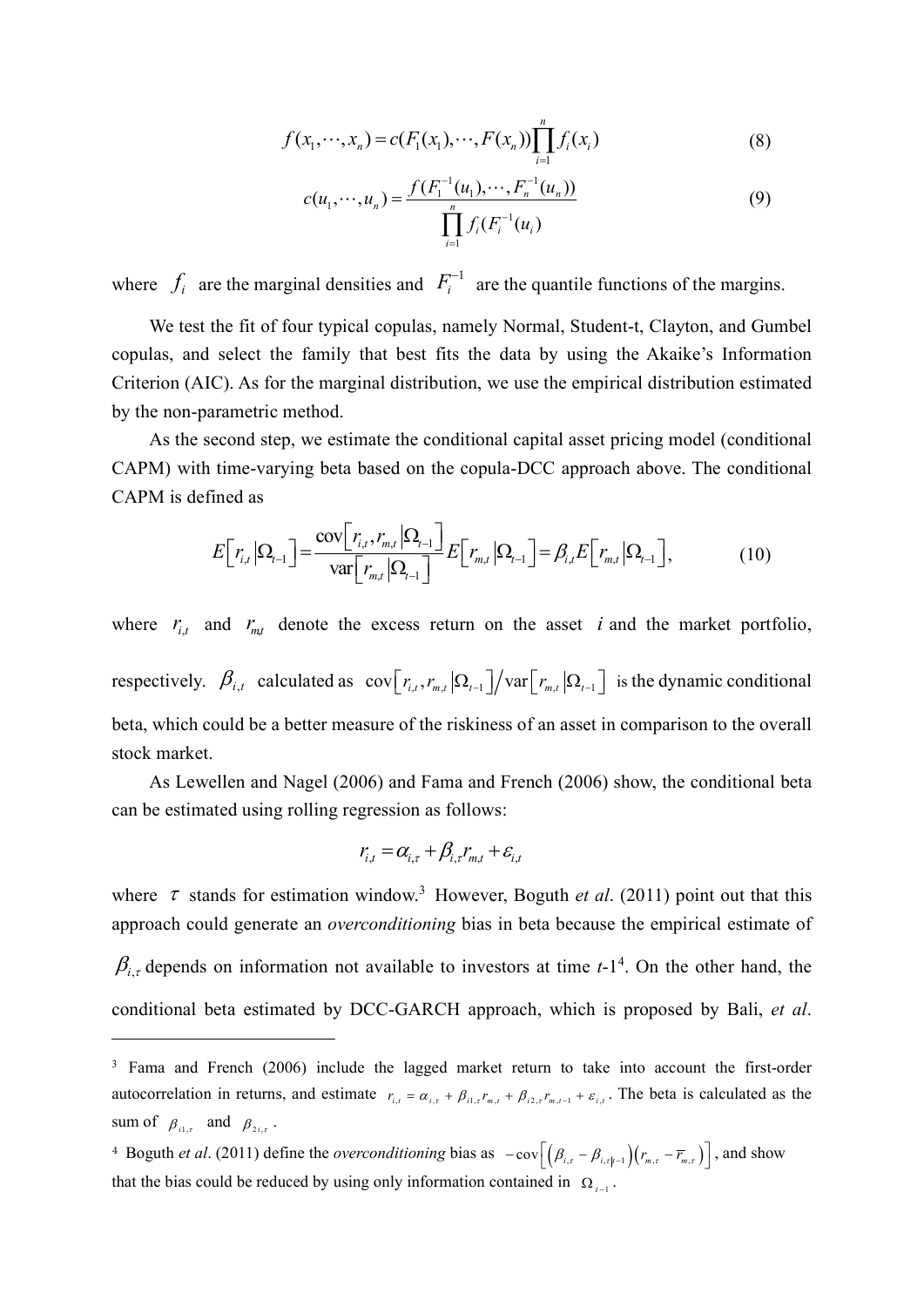(2017), depends only on lagged information, and thus can eliminate the overconditioning bias. Moreover, Bali, et al. (2017) argue that the conditional beta estimated by DCC-GARCH family has a dynamic feature that puts more weight on more recent observations and varies each day in the estimation; therefore, it can be a better measure of risk. Following Bali *et al.* (2017), we calculate the conditional variance of market portfolio var  $\lfloor r_{m,t} \rfloor \Omega_{t-1}$  based on univariate Exponential GARCH(1, 1) model, and estimate the conditional covariance  $\text{cov}\left[r_{i,t}, r_{m,t} | \Omega_{t-1}\right]$  using the copula-DCC approach described above.

As the third step, we investigate the contagion effect by using the threshold approach developed by Hansen (2000). In the concrete, we regress the estimated dynamic conditional correlation on the proxy of market uncertainty, the VIX or the EMEU. If market uncertainty has statistically significant effects on the estimated dynamic conditional correlation, but the threshold does not exist, it means that the degree of the role of the currency as a diversifier or hedge changes as the market uncertainty changes. If there exist thresholds above which market uncertainty has statistically significant effects on the estimated dynamic correlation, it can be interpreted as the evidence of "correlation breakdown", namely contagion. However, if market uncertainty does not have statistically significant effects and there are no threshold effects, it can be regarded as the interdependence when the correlations are high on average, or no-interdependence when the correlations are close to zero on average.

We specify the estimation equation as follows:

$$
dcc_{is,t} = \alpha_i + \beta_{1,i} \ln MU_t I_1(\theta_0 < \ln MU_t \le \theta_1) + \cdots + \beta_{m+1,i} \ln MU_t I_{m+1}(\theta_m < \ln MU_t \le \theta_{m+1}) + \delta_i dcc_{is,t-1} + \varepsilon_{i,t}
$$
\n(11)

with *m* thresholds and  $m+1$  regions, where *j* indicates the regions, and  $I_j(\theta_{j-1} < \ln M U_i \le \theta_j)$ is an indicator for the *j*th region.  $MU$ , denotes market uncertainty, which is proxied by the VIX or the EMEU.  $\text{d}cc_{i s,t}$  stands for the estimated dynamic conditional correlation between asset *i* (Bitcoin, gold) and the stock price index *s* (World, U.S.).  $\theta_j$  is the threshold parameter to be estimated.

#### 3. Data

Our sample period runs from 3 January 2011 to 31 December 2019 due to data availability. The prices of Bitcoin and gold (the London Bullion Market) are denominated in terms of USD. As for the stock price indices, we consider MSCI World and MSCI U.S. as proxies for the world stock market condition. In estimating the conditional beta, we use U.S. 3-months treasury bill rate for riskless interest rate. The data are sourced from Investing.com (Bitcoin),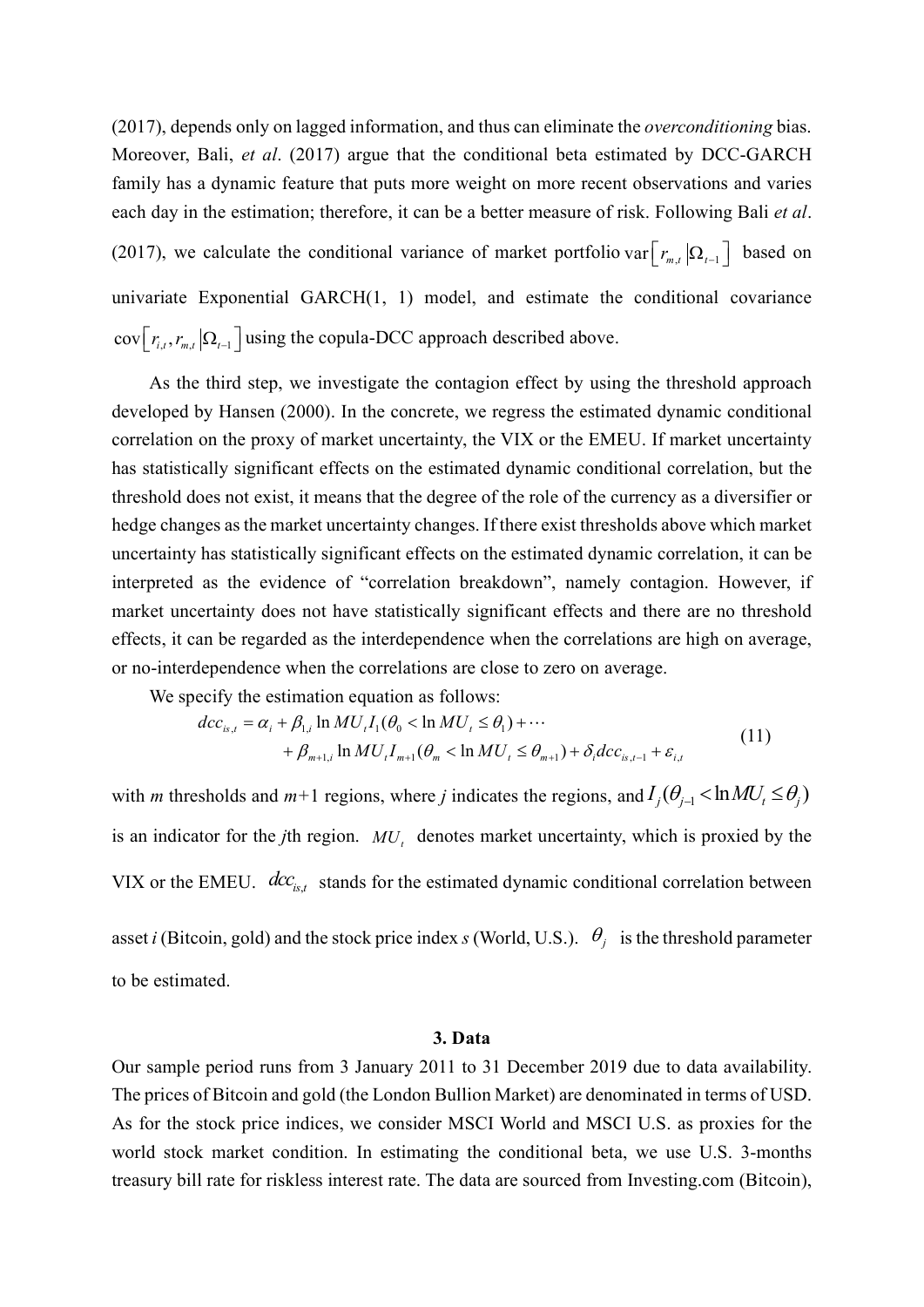Datastream (gold price, stock indices, treasury bill rate), Cboe (VIX), and the Federal Reserve Bank of St. Louis (EPEU).

 Table I provides descriptive statistics of the first difference in the log of the prices of gold and Bitcoin, and two stock price indices. The average, the range, and the standard deviation of Bitcoin are much larger than those of gold and stock price indices. Table II provides unconditional correlations. We can see that the correlations of Bitcoin returns with stock price indices are lower than those of gold, which means that the behavior of the Bitcoin return is more independent from stock markets. Moreover, World and U.S. indices are highly correlated with each other and are negatively correlated with the VIX and the EMEU. The VIX and the EMEU are positively correlated, with a correlation coefficient of 0.374.

|                    | <b>Bitcoin</b> | GOL D     | World     | U.S.      |
|--------------------|----------------|-----------|-----------|-----------|
| Observations       | 2,346          | 2,346     | 2,346     | 2,346     |
| Mean               | 0.0072         | 0.0001    | 0.0003    | 0.0004    |
| 3rd Quantile       | 0.0234         | 0.0049    | 0.0043    | 0.0048    |
| Median             | 0.0004         | 0.0001    | 0.0005    | 0.0003    |
| 1st Quantile       | $-0.0145$      | $-0.0043$ | $-0.0031$ | $-0.0030$ |
| Max                | 3.3675         | 0.0558    | 0.0420    | 0.0497    |
| Min                | $-0.5721$      | $-0.0966$ | $-0.0512$ | $-0.0672$ |
| Standard Deviation | 0.0954         | 0.0095    | 0.0079    | 0.0089    |
| skewness           | 19.0662        | $-0.6699$ | $-0.5561$ | $-0.4748$ |
| kurtosis           | 662.2006       | 11.0367   | 7.8019    | 8.1898    |

Table I. Descriptive Statistics

Table II. Unconditional Correlations

|             | Bitcoin  | gold     | World    | U.S.     | VIX(level) | EMEU(level) |
|-------------|----------|----------|----------|----------|------------|-------------|
| Bitcoin     |          |          |          |          |            |             |
| gold        | 0.002    |          |          |          |            |             |
| World       | 0.008    | 0.061    |          |          |            |             |
| U.S.        | 0.015    | $-0.031$ | 0.919    |          |            |             |
| VIX(level)  | $-0.043$ | 0.029    | $-0.199$ | $-0.177$ |            |             |
| EMEU(level) | 0.002    | 0.049    | $-0.085$ | $-0.067$ | 0.374      |             |

Notes: (1) The prices of gold and Bitcoin and stock price indices are in the first difference in the logarithm. The VIX and the EMEU are the actual values.

### 4. Empirical Results

 Table III shows the results of the selection of copulas. We test four typical copulas— Normal, Student-t, Clayton, and Gumbel copulas—and select the best-fitted family based on the AIC for each pair of Bitcoin or gold with the world or U.S. stock price index. We can see that all pairs are well described by Student-t copula. It is well known that Student-t copula can better capture dependence between extreme values, namely tail dependence, than Normal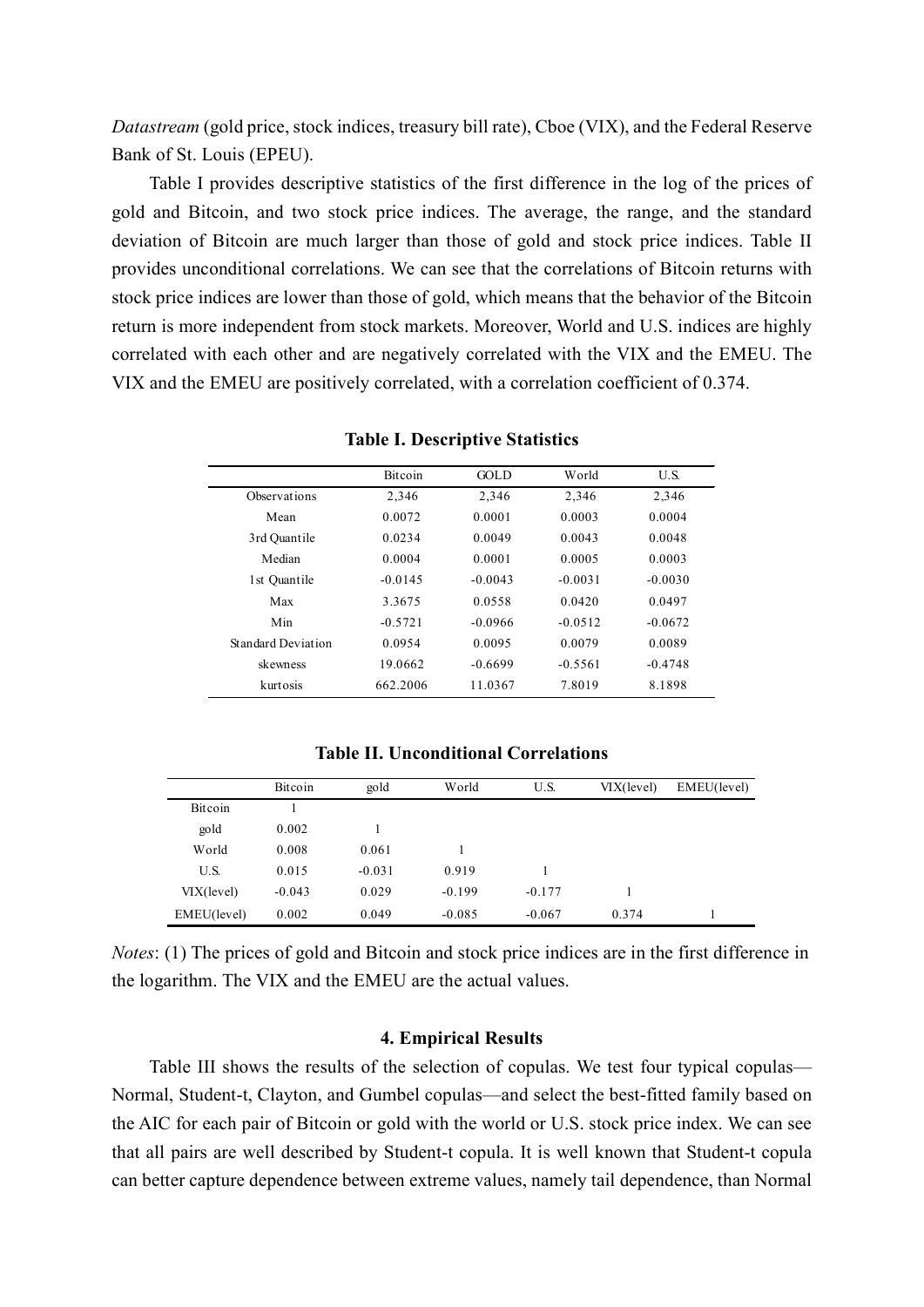copula. The density of the Student-t copula with the shape parameter  $\tau$  is defined by

$$
c(u_1, \dots, u_n; R, \tau) = |R_t|^{-\frac{1}{2}} \frac{\Gamma\left(\frac{\tau + n}{2}\right) \Gamma\left(\frac{\tau}{2}\right)^n \left(1 + \frac{1}{\tau} t_r^{-1}(u)' R_t^{-1} t_r^{-1}(u)\right)^{-\frac{\tau + n}{2}}}{\left\{\Gamma\left(\frac{\tau + n}{2}\right)^n\right\}^n \Gamma\left(\frac{\tau}{2}\right) \prod_{i=1}^n \left(1 + \frac{(t_r^{-1}(u_i))^2}{\tau}\right)^{-\frac{\tau + 1}{2}}}
$$
(12)

where  $t_{\tau}^{-1}(\cdot)$  is the quantile function.

The correlation parameters and Kendall's  $\tau$  are close to zero for the pair (Bitcoin, World) and (Bitcoin, U.S.), which means that Bitcoin is uncorrelated with stock prices on average. As for gold, the correlation parameter and Kendall's  $\tau$  is positive for the pair (gold, World) while negative for  $(gold, U.S.)$ <sup>5</sup> From the above results, we can infer that Bitcoin is a weak hedge, and gold is a diversifier against the world stock market, while it is a strong hedge against the U.S. stock market.

|                       | WORLD      |      | U.S.       |         |
|-----------------------|------------|------|------------|---------|
|                       | <b>BTC</b> | GOLD | <b>BTC</b> | GOLD    |
| Copula                |            |      |            |         |
| Correlation Parameter | 0.01       | 0.07 | $\theta$   | $-0.03$ |
| The Degree of Freedom | 14.05      | 4.43 | 14.86      | 5.41    |
| Kendall's $\tau$      | 0          | 0.04 | $\theta$   | $-0.02$ |
| Upper Tail Dependence | 0          | 0.08 | $\theta$   | 0.04    |
| Lower Tail Dependence | 0          | 0.08 | 0          | 0.04    |

Table III. Selections of Copula

Figure 1 displays the estimated dynamic conditional correlations (left axis) and the estimated conditional betas (right axis). In the estimation, we choose a multivariate  $t$  copula based on the previous results. From the figures, we can see that the estimated dynamic conditional correlations are relatively smaller for Bitcoin than for gold, which means that the behavior of the Bitcoin return is more independent than stock markets. The average of the dynamic correlation is 0.004 for the pair (Bitcoin, World) and 0.001 for (Bitcoin, U.S.). Therefore, we can infer that Bitcoin is a weak hedge because it is uncorrelated with stock price indices on average. However, the average of the dynamic correlation is 0.07 for the pair (Gold, World) and -0.03 for (Gold, U.S.). Therefore, we can reconfirm that Bitcoin is a weak hedge, and

 $\Pr \left\{ (x_1^i - x_1^j)(x_2^i - x_2^j) > 0 \right\} - \Pr \left\{ (x_1^i - x_1^j)(x_2^i - x_2^j) < 0 \right\}$ .

for two random variables  $(x_1, x_2)$ . If the condition  $x_1' > x_1'$  and  $x_2' > x_2'$  is always satisfied, then  $\tau = 1$ . On the other hand, if the condition  $x_1^i > x_1^j$  and  $x_2^i < x_2^j$  is always satisfied, then  $\tau = -1$ .

<sup>&</sup>lt;sup>5</sup> Kendall's  $\tau$  is a rank correlation coefficient, which is defined as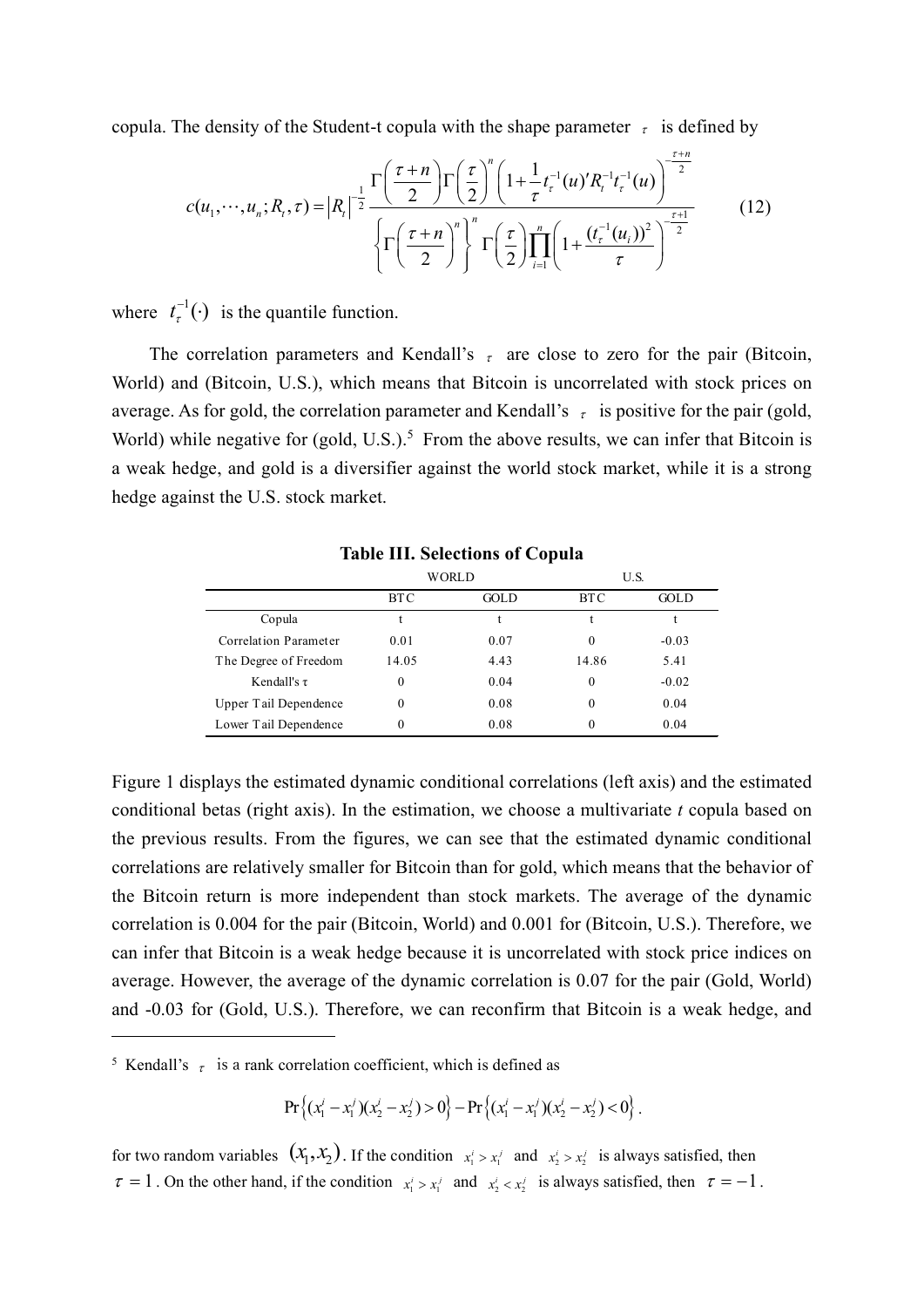gold is a diversifier against the world stock market, while it is a strong hedge against the U.S. stock market.

 As for the conditional betas, the average of the conditional betas of Bitcoin with respect to World and U.S. is -0.048 and -0.032, respectively. However, as we can see from the figures, these results are due to the outliers between late February and early March 2014, when Mt. Gox, the world's largest bitcoin trading exchange at the time, missed 850,000 bitcoins (around \$480 million at the time) and eventually collapsed. If we remove these outliers, the average turns into 0.02 and 0.004. The average of the conditional bates of gold with respect to World and U.S. is 0.109 and -0.037, respectively. These results imply that Bitcoin moves in the same direction as world and U.S. stock markets, while gold moves in the same direction as the U.S. stock market but in the opposite direction with the world stock market. It also indicates that the returns of Bitcoin and gold are not sensitive to changes in the value of market portfolio, and thus the riskiness of Bitcoin and gold with respect to the market portfolio is relatively low.

Figure 1. Estimated Dynamic Conditional Correlation and Conditional Beta (a) Bitcoin



 In the next step, we estimate the threshold model described by equation (10) to investigate whether market uncertainty measured by the VIX or the EMEU has significant effects on the estimated dynamic conditional correlation and whether there exists a threshold effect.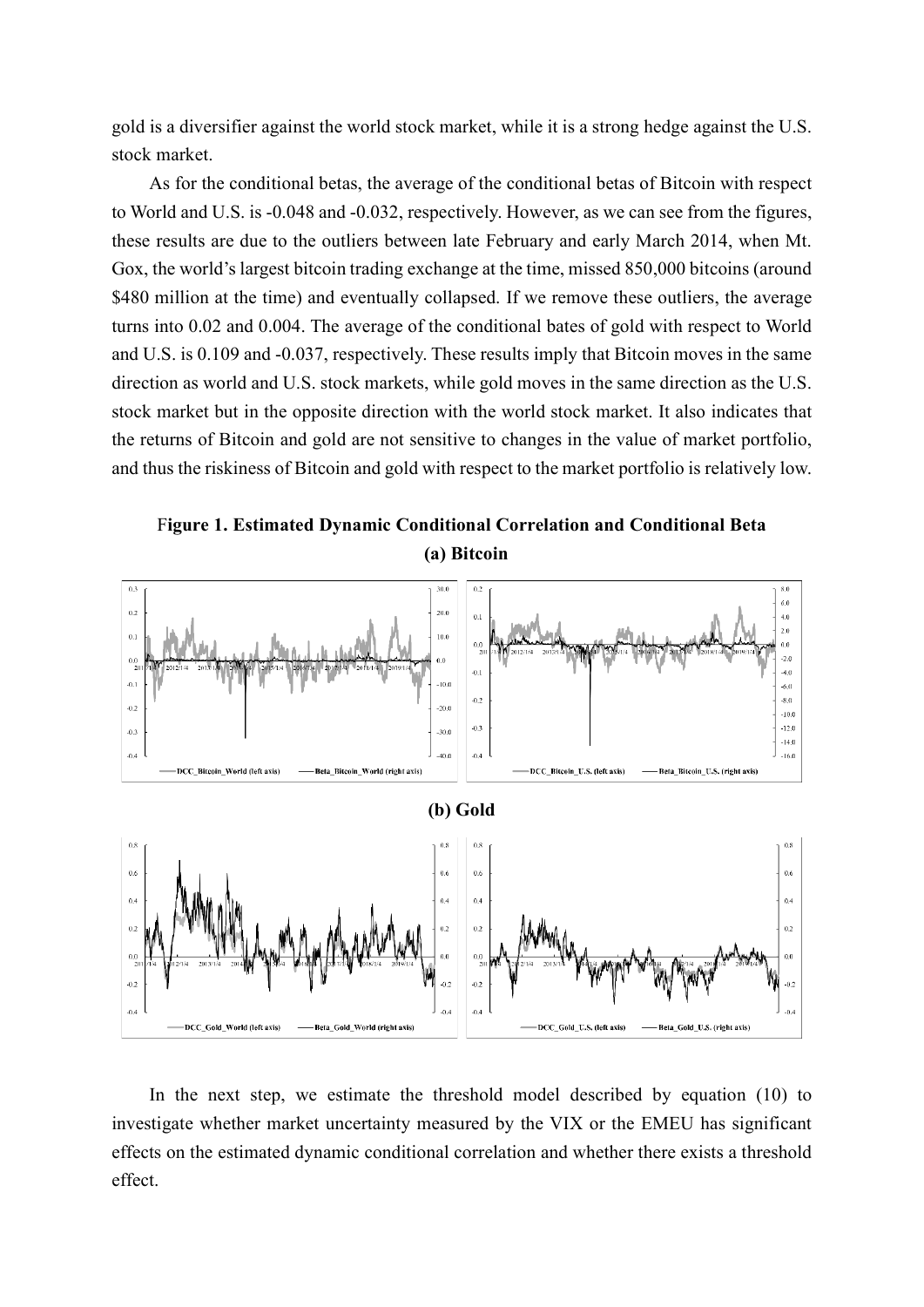Table IV shows the results. For Bitcoin, the threshold effect does not exist, but the correlations with the World and the U.S. are positively affected by the increase in the VIX. These results mean that an increase in market uncertainty would weaken its role as a weak hedge and Bitcoin would become a diversifier. Contrastingly, the EMEU does not have significant effects on the correlation. For gold, the threshold does not exist, but the correlations of gold with both stock indices are affected negatively by both the VIX and the EMEU. These results mean that an increase in market uncertainty changes the role of gold as a diversifier into a hedge or a safe haven. These results are consistent with those of Bouri et al. (2017).

 The above results mean that although Bitcoin is called as "new gold", the financial assets status of Bitcoin and gold are different. Bitcoin can offer a medium of weak hedge in the tranquil period, but the Bitcoin return decreases when market uncertainty increases and stock returns also decrease. However, gold prices are positively related to stock prices in the tranquil period, but they can offer a medium of hedge or safe haven when market uncertainty increases.

|                     | World                   |                  | U.S.         |               |  |
|---------------------|-------------------------|------------------|--------------|---------------|--|
|                     | <b>BTC</b>              | GOLD             | <b>BTC</b>   | GOLD          |  |
| Number of Threshold | $\mathbf{0}$            | $\boldsymbol{0}$ | $\mathbf{0}$ | $\mathbf{0}$  |  |
| l vix               | $0.00212*$              | $-0.00348***$    | $0.00117*$   | $-0.00124*$   |  |
|                     | (0.00117)               | (0.00127)        | (0.00066)    | (0.00069)     |  |
| $dec(-1)$           | $0.96446***$            | 0.98892***       | $0.97944***$ | 0.99449***    |  |
|                     | (0.00543)               | (0.00314)        | (0.00412)    | (0.00240)     |  |
| constant            | $-0.00569$ <sup>*</sup> | $0.01033***$     | $-0.00320*$  | $0.00321*$    |  |
|                     | (0.00322)               | (0.00349)        | (0.00183)    | (0.00193)     |  |
|                     |                         |                  |              |               |  |
|                     | World                   |                  | U.S.         |               |  |
|                     | <b>BTC</b>              | GOLD             | <b>BTC</b>   | <b>GOLD</b>   |  |
| Number of Threshold | $\mathbf{0}$            | $\mathbf{0}$     | $\mathbf{0}$ | $\mathbf{0}$  |  |
| l emeu              | 0.00022                 | $-0.00113***$    | 0.00012      | $-0.00055***$ |  |
|                     | (0.00031)               | (0.00035)        | (0.00018)    | (0.00019)     |  |
| $dec(-1)$           | 0.96647***              | 0.98829***       | 0.98124***   | 0.99433***    |  |
|                     | (0.00530)               | (0.00314)        | (0.003976)   | (0.00237)     |  |
| constant            | $-0.00060$              | $0.00445***$     | $-0.00036$   | $0.00158**$   |  |
|                     | (0.00105)               | (0.00120)        | (0.00059)    | (0.00064)     |  |

Table IV. Estimation Results of Threshold Model

Notes: (1) Standard errors are in parentheses.

 (2) The asterisks \*\*\*, \*\*, and \* denote significance at the 1, 5, and 10 % levels, respectively.

#### 5. Conclusions

In this study, we employ the copula-DCC approach to investigate the financial assets status of Bitcoin and gold. Our results indicate that Bitcoin is a weak hedge against the overall stock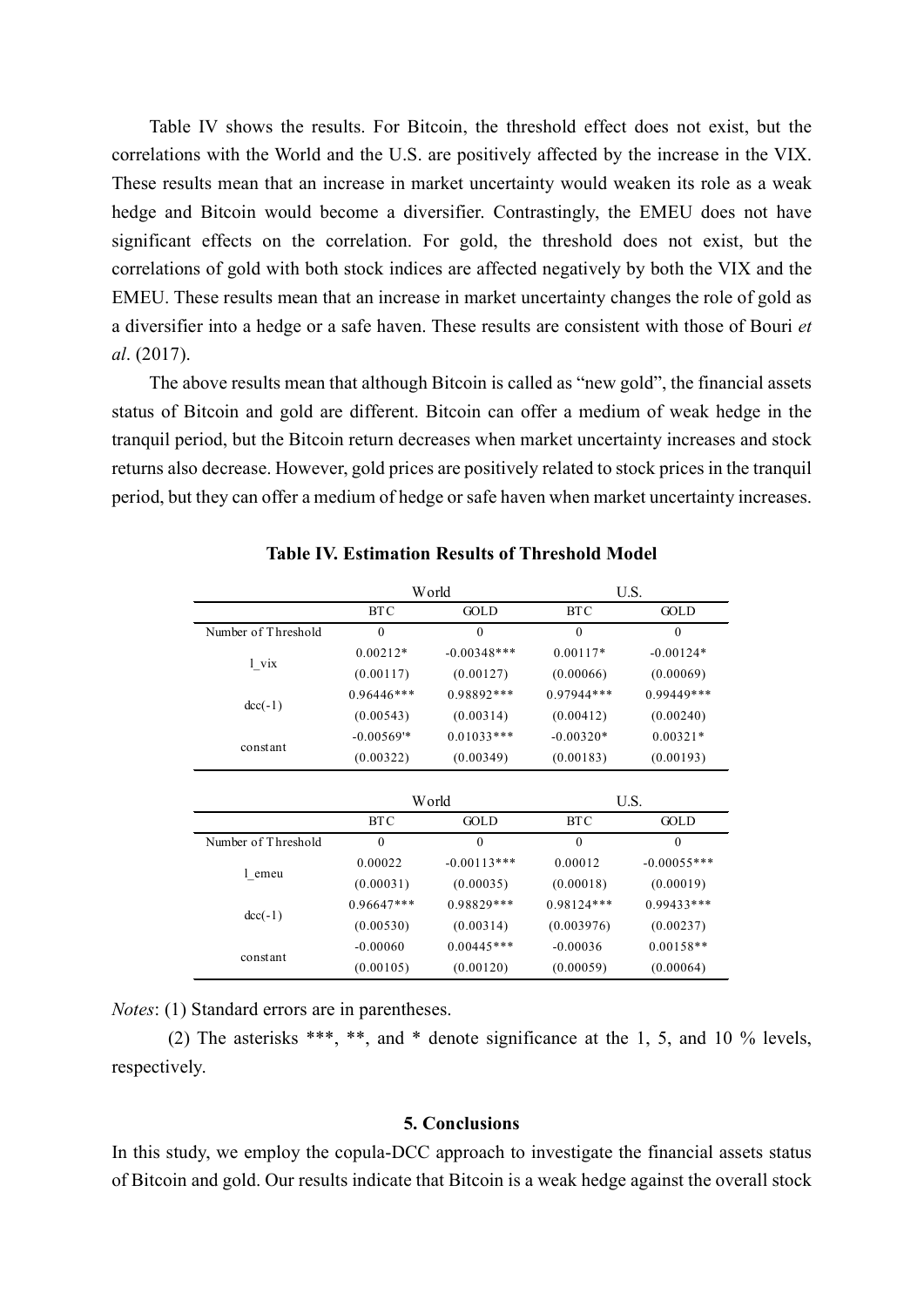markets, while gold is a diversifier against the world stock market, but a strong hedge against the U.S. stock market. We also estimate the dynamic conditional betas and find that the returns of Bitcoin and gold are not sensitive to changes in the value of market portfolio. Moreover, we employ the threshold model to investigate whether there exist contagion effects between Bitcoin or gold market and stock markets. Our results show that the increase in market uncertainty weakens its role as a weak hedge and Bitcoin becomes a diversifier, while it changes the role of gold as a diversifier into that of a hedge or a safe haven.

 Nevertheless, there are some topics for future research. In the analysis of the contagion, we calculate the correlations from which we cannot infer causation; therefore, it might be useful to employ the causality in the quantile method to analyze the contagion between foreign exchange markets and the stock markets by considering tail dependence.

## References

- Baker, S. R., Bloom, N., and Davis, S. J. (2016) "Measuring economic policy uncertainty" The Quarterly Journal of Economics 131(4), 1593–1636.
- Bali, T. G., Engle, R. and Tang, Y. (2017) "Dynamic conditional beta is alive and well in the cross-section of daily stock returns" Management Science 63(11), 3760-3779.
- Baur, D. G. and Lucey, B. M. (2010) "Is gold a hedge or a safe haven? An analysis of stocks, bonds, and gold" The Financial Review 45, 217–229.
- Baur, D.G. and McDermott, T.K.J. (2016) "Why is gold a safe haven?" Journal of Behavioral and Experimental Finance10, 63-71.
- Baur, D.G., Hong, K. and Lee, A.D. (2018) "Bitcoin: Medium of exchange or speculative assets?" Journal of International Financial Markets, Institutions & Money 54, 177-189.
- Boguth, O., Carlson, M., Fisher, A., and Simutin, M. (2011) "Conditional risk and performance evaluation: Volatility timing, overconditioning, and new estimates of momentum alpha" Journal of Financial Economics 102, 363-389.
- Bouri, E., Molnár, P., Azzi, G., Roubaud, D and Hagfors, L. I. (2017) "On the hedge and safe haven properties of Bitcoin: Is it really more than a diversifier?" Finance Research Letters 20, 192–198.
- De Bock, R. and de Carvalho Filho, I. (2015) "The behavior of currencies during risk-off episodes" Journal of International Money and Finance 53, 218–234.
- Engle, R. F. (2002) "Dynamic conditional correlation: A simple class of multivariate GARCH models" Journal of Business and Economic Statistics 20(3), 339–350.
- Fama, E. F. and French, K. R. (2006) "The value premium and the CAPM" Journal of Finance 61, 2163-2185.
- Fatum, R. and Yamamoto, Y. (2016) "Intra-safe haven currency behavior during the global financial crisis" Journal of International Money and Finance 66, 49–64.
- Forbes, K. J., and Rigobon, R. (2002) "No contagion, only interdependence: Measuring stock